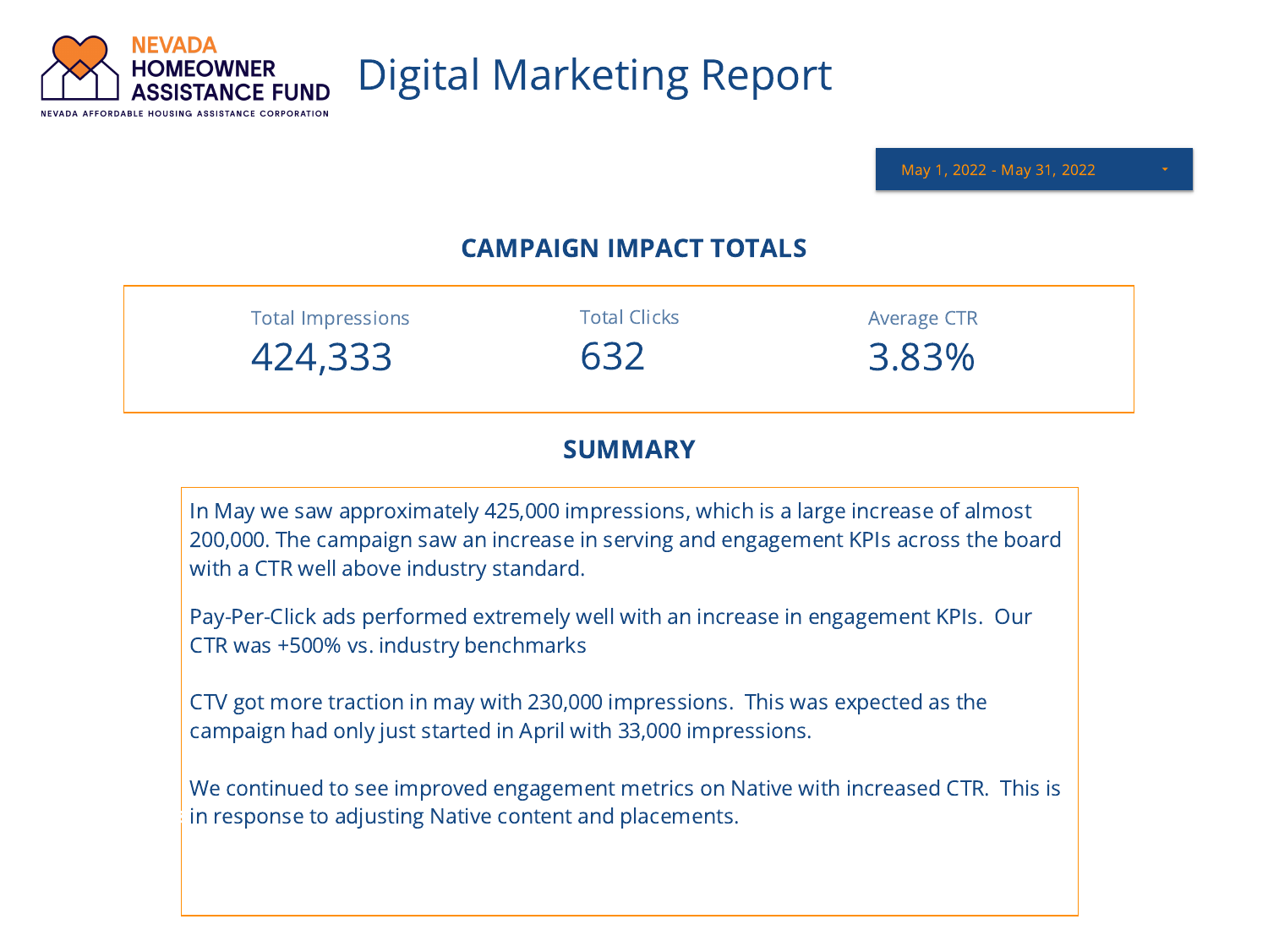

NEVADA AFFORDABLE HOUSING ASSISTANCE CORPORATION

|    | Google Ads      |               |               |                |            |
|----|-----------------|---------------|---------------|----------------|------------|
|    | Impressions     | <b>Clicks</b> | <b>CTR</b>    | Avg. CPC       |            |
|    | 1,141           | 131           | 11.48%        | \$3.13         |            |
|    | $\sqrt{4.8\%}$  | $\pm 0.8\%$   | ₫ 18.3%       | $1 - 0.7\%$    |            |
|    | <b>Ad group</b> |               | Impressions v | <b>Clicks</b>  | <b>CTR</b> |
|    |                 |               |               |                |            |
| 1. | Unemployment    |               | 700           | 93             | 13.29%     |
| 2. | Mortgage        |               | 377           | 35             | 9.28%      |
| 3. | <b>Branded</b>  |               | 62            | $\overline{2}$ | 3.23%      |



| <b>CTR</b> |
|------------|
| 11.23%     |
| 10%        |
| 15.48%     |
| 12.5%      |
| 36.36%     |
| 11.11%     |
| 14.29%     |
|            |

In May we focused on increasing our engagement KPIs. We did see an increase of 18% in CTR and a slight increase in clicks. We also saw a slight decrease in CPC.

Google Ads performed extremely well in reaching our desired audience. As shown in the charts to the left we were able to reach individuals searching for highly relevant keywords and serve relevant ads to encourage clicks and engagement.

With a CTR above industry standard, 11.48% vs 2.51% we were able to achieve high engagement and clicks with ads leading to increased website traffic and engagement with NAHAC.

In June we will focus on increasing impressions and clicks further while maintaining the increase in CTR.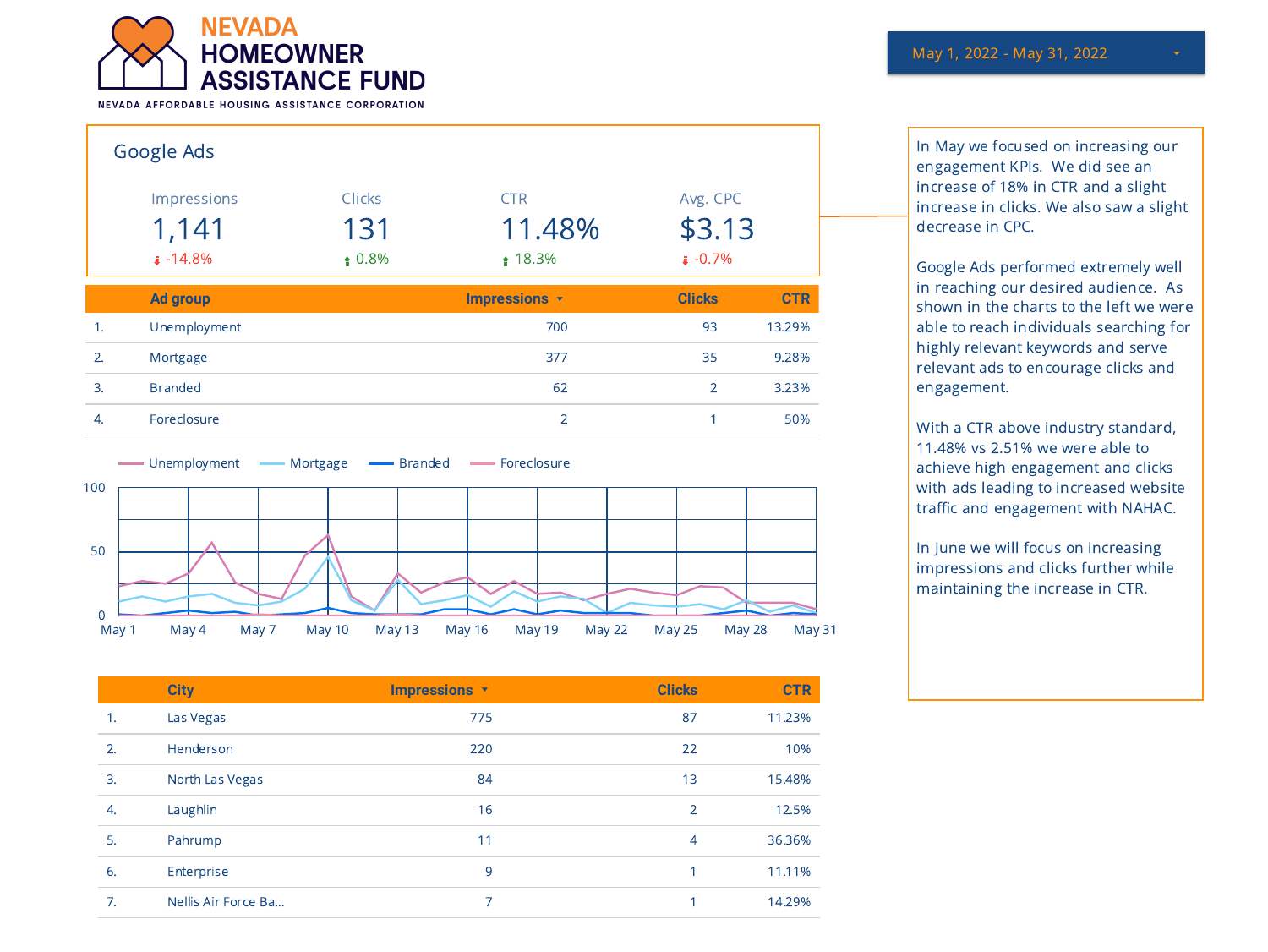

NEVADA AFFORDABLE HOUSING ASSISTANCE CORPORATION

| <b>Digital Display</b> |               |              |             |
|------------------------|---------------|--------------|-------------|
| <b>Impressions</b>     | <b>Clicks</b> | CTR.         | E CPM       |
| 84,028                 | 78            | 0.09%        | 6.14        |
| $\pm 2.8\%$            | $\pm 30.0\%$  | $\pm 26.5\%$ | $\pm 0.5\%$ |

|                 | <b>Banner</b>                           | <b>Impressions v</b> | <b>Clicks</b> | <b>CTR</b> | <b>E CPM</b> |
|-----------------|-----------------------------------------|----------------------|---------------|------------|--------------|
| $\mathbf{1}$ .  | NAHAC14717-320x50-Static-Banner         | 33,695               | 35            | 0.1%       | 6.13         |
| 2.              | NAHAC-HAF-14717-320x50-Animated-Banner  | 33,415               | 21            | 0.06%      | 6.13         |
| $\mathbf{3}$ .  | NAHAC-HAF-14717-728x90-Animated-Banner  | 4,733                | 6             | 0.13%      | 6.12         |
| $\mathcal{A}$ . | NAHAC14717-728x90-Static-Banner         | 4,578                | 8             | 0.17%      | 6.11         |
| 5.              | NAHAC14717-300x250-Static-Banner        | 3,879                | 5             | 0.13%      | 6.2          |
| 6.              | NAHAC-HAF-14717-300x250-Animated-Banner | 3,708                | 3             | 0.08%      | 6.23         |
| 7 <sub>1</sub>  | NAHAC14717-970x250-Static-Banner        | 7                    | $\Omega$      | 0%         | 6.6          |
| 8.              | NAHAC14717-300x600-Static-Banner        | 6                    | $\Omega$      | 0%         | 6.27         |
|                 | <b>Grand total</b>                      | 84,028               | 78            | $0.09\%$   | 6.14         |

Digital Display campaigns performed well in May with a slight increase in impressions and a large increase in clicks.

A 27% increase in CTR led to an increase in total clicks. S320x50 animated banners saw a low CTR.

In June we will focus on optimizing our higher-performing creatives to continually improve CTR and overall clicks.

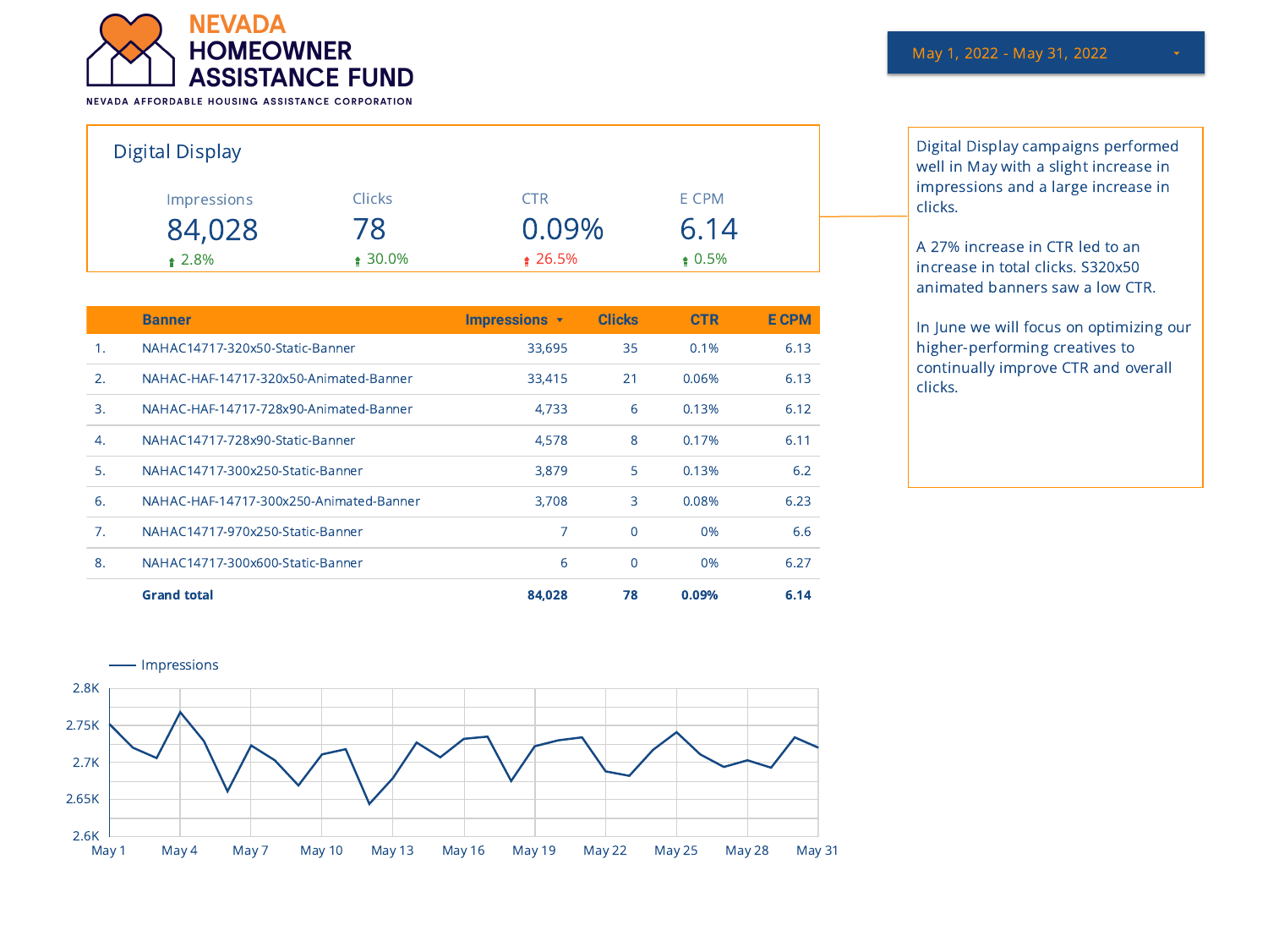

|    | Native Ads                            |                                 |                                 |                 |                               |            |
|----|---------------------------------------|---------------------------------|---------------------------------|-----------------|-------------------------------|------------|
|    | Impressions<br>111,364<br>$\pm 3.8\%$ | <b>Clicks</b><br>252<br>≜ 38.5% | <b>CTR</b><br>0.23<br>$$33.4\%$ |                 | <b>CPM</b><br>5.8<br>$-0.4\%$ |            |
|    | <b>Campaign</b>                       |                                 | <b>Impressions</b>              | Clicks <b>v</b> | <b>CTR</b>                    | <b>CPM</b> |
| 1. | NAHAC - HAF                           |                                 | 111,364                         | 252             | 0.23                          | 5.8        |

May 1, 2022 - May 31, 2022

Native ads performed extremely well in May. Adjusting the native content allowed us to see a large increase in CTR of almost 30%.

In addition to an increased CTR we saw a decrease in total CPM and an increase in total clicks.

Or focus for June will be increasing total impressions by decreasing CPM and still maintaining a high CTR to ensure maximum clicks and website engagement.

| <b>Grand total</b> | 111,364 | 252 0.23 | 5.8 |
|--------------------|---------|----------|-----|
|                    |         |          |     |